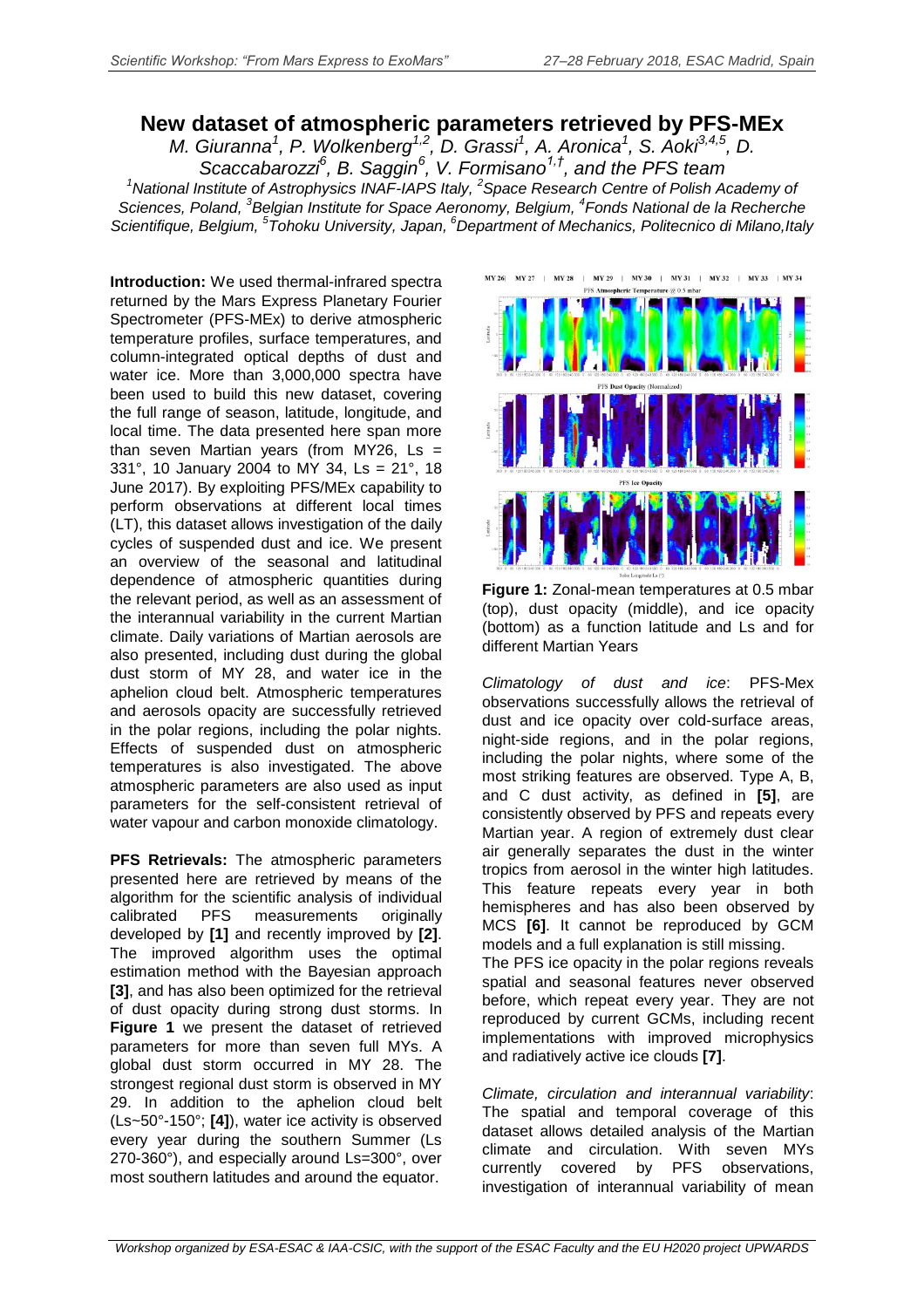atmospheric parameters is also possible. The zonal-mean temperatures repeats very similarly on Mars each years, although interannual variations ranging from several up to tens of degrees can be observed. Such variations are often, although not exclusively, related to the overall dust content in the Martian atmosphere in the different years.

*Effects of dust on atmospheric temperatures*: In **Figure 2** we compare temperatures registered during the global dust storm event of MY28 with the temperatures observed for a typical Martian year (MY 30), when regional dust storms occur in the same range of Ls (240-300°). The atmosphere is strongly heated up by absorption of solar radiation due to dust, as expected. During the planet-encircling dust storm of MY28, a net heating is observed for altitudes above the thickest dust layers, where the atmosphere is up to 28 K warmer than for a typical Martian year. However, the infrared radiative cooling rates due to dust cannot be overlooked in the lower altitudes within dusty atmosphere. Especially, at a dust storm event, cooling in the infrared regions is comparable to heating due to absorption of the incident solar radiation by dust, and the thermal structure of the Martian atmosphere is determined by the balance between heating and cooling caused by radiative effects of dust. Solar shielding by thick dust layers may also contribute to the cooling of the lower atmospheric layers. The region of maximum cooling corresponds to the region where maximum dust opacity is observed (0-30° S latitude). PFS result also indicates that, even at out-of-storm events, cooling rate due to dust seems to have the same order as the magnitude of infrared radiative cooling due to CO<sup>2</sup> **[2, 8]**.



**Figure 2:** Effect of MY28 dust storm on atmospheric temperatures. MY 28 – MY 30.

*Daily cycles of dust and ice*: Contrary to TES and MCS data, the PFS dataset presented here allow us to investigate the daily variation of both ice and dust. Exploiting the non-Sunsynchronous nature of Mars Express orbit, PFS

performed observations of Martian atmosphere at all local times .

Dust. The mean values of dust opacity during non-dusty seasons and during the global dust storm observed in 2007 will be presented as a function of local time for both hemispheres.

Ice. The aphelion cloud belt is composed of optically thin clouds that form above 10-15 km at low latitudes during northern spring and summer **[4]**. The spatial distribution of nighttime and daytime ice clouds in the aphelion cloud belt as observed by PFS will be shown. Numerical modeling suggests that the tides are strongly influenced by topography **[9]** (primarily by Tharsis and Olympus mons) and thus water ice clouds are mainly found near the topographic features. The variation with local time of the ice opacity observed by PFS in the aphelion cloud belt will also be presented.

*Water vapour and carbon monoxide climatology*: an algorithm to retrieve water vapour and carbon monoxide is developed and applied to the whole PFS dataset. The computation of synthetic spectra to be compared (best-fit) to the PFS observations relies on the DISORT **[10]** solver implemented in the ARS code **[11]** specifically developed for the analysis of PFS spectra with a full treatment of the Multiple Scattering problem. Typical quality of PFS spectra modelling for  $H_2O$  and CO retrievals is shown in **Figure 3**. The retrieval is ongoing. Preliminary results will be presented.



**Figure 3:** Typical quality of PFS spectra modeling for water vapor (top) and carbon monoxide (bottom) retrievals.